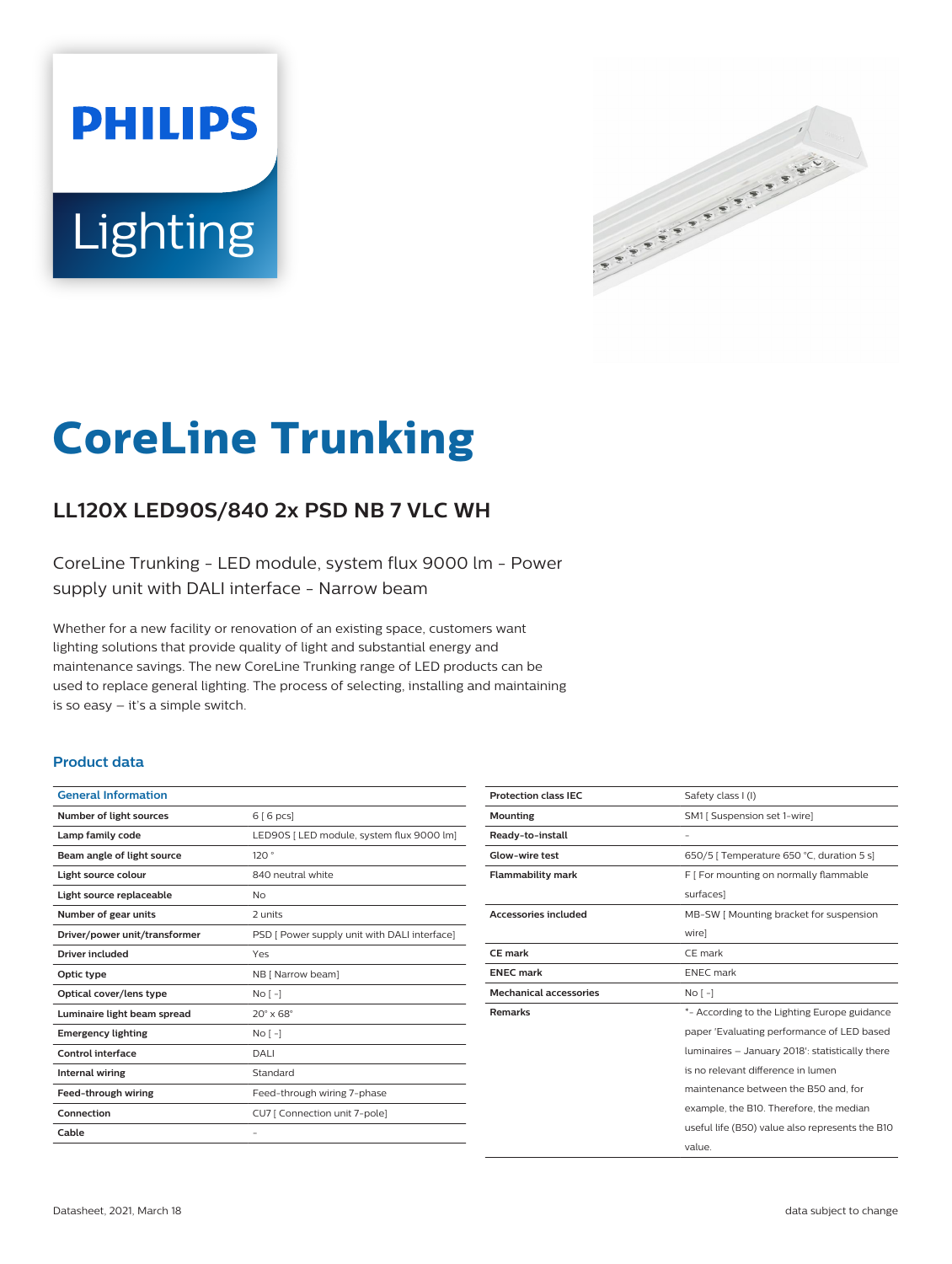#### **CoreLine Trunking**

| Constant light output                | No                                     |
|--------------------------------------|----------------------------------------|
| Number of products on MCB (16 A type | 12                                     |
| B)                                   |                                        |
| <b>EU RoHS compliant</b>             | Yes                                    |
| <b>Product family code</b>           | LL120X [ CoreLine Trunking]            |
| Unified glare rating CEN             | Not applicable                         |
|                                      |                                        |
| <b>Light Technical</b>               |                                        |
| Light distribution                   | DIR [ Direct lighting]                 |
|                                      |                                        |
| <b>Operating and Electrical</b>      |                                        |
| <b>Input Voltage</b>                 | 220 to 240 V                           |
| Input frequency                      | 50 to 60 Hz                            |
| Control signal voltage               | 0-16 V DC DALI                         |
| Circuit                              | $No [-]$                               |
| Circuit option                       | 7 [7 conductors]                       |
| Inrush current                       | 44 A                                   |
| Inrush time                          | 0.275 ms                               |
| Power factor (min.)                  | 0.95                                   |
|                                      |                                        |
| <b>Controls and Dimming</b>          |                                        |
| Dimmable                             | Yes                                    |
|                                      |                                        |
| <b>Mechanical and Housing</b>        |                                        |
| Housing material                     | Steel                                  |
| <b>Reflector material</b>            |                                        |
| <b>Optic material</b>                | Acrylate                               |
| Optical cover/lens material          | Acrylate                               |
| <b>Fixation material</b>             | Steel                                  |
| Optical cover/lens finish            | Clear                                  |
| Overall length                       | 3450 mm                                |
| <b>Overall width</b>                 | 95 mm                                  |
| <b>Overall height</b>                | 52 mm                                  |
| Height                               | 52 mm                                  |
| <b>Diameter</b>                      |                                        |
| Colour                               | White                                  |
| Dimensions (height x width x depth)  | 52 x 95 x 3450 mm (2 x 3.7 x 135.8 in) |
|                                      |                                        |

| <b>Approval and Application</b>              |                                            |  |
|----------------------------------------------|--------------------------------------------|--|
| Ingress protection code                      | IP20 [ Finger-protected]                   |  |
| Mech. impact protection code                 | IK02 [ 0.2 J standard]                     |  |
|                                              |                                            |  |
|                                              | <b>Initial Performance (IEC Compliant)</b> |  |
| Initial luminous flux (system flux)          | 9000 lm                                    |  |
| <b>Luminous flux tolerance</b>               | $+/-7%$                                    |  |
| Initial LED luminaire efficacy               | 141 lm/W                                   |  |
| Init. Corr. Colour Temperature               | 4000 K                                     |  |
| Init. Colour rendering index                 | ≥80                                        |  |
| Initial chromaticity                         | (0.38, 0.38) SDCM <3                       |  |
| Initial input power                          | 64W                                        |  |
| Power consumption tolerance                  | $+/-11%$                                   |  |
|                                              |                                            |  |
| <b>Over Time Performance (IEC Compliant)</b> |                                            |  |
| Control gear failure rate at median          | 5%                                         |  |
| useful life 50,000 h                         |                                            |  |
| Lumen maintenance at median useful           | <b>L80</b>                                 |  |
| life* 50,000 h                               |                                            |  |
|                                              |                                            |  |
| <b>Application Conditions</b>                |                                            |  |
| Ambient temperature range                    | $-20$ to $+35$ °C                          |  |
| Performance ambient temperature Tq           | 25 °C                                      |  |
| <b>Maximum dimming level</b>                 | 1%                                         |  |
| Suitable for random switching                | No                                         |  |
|                                              |                                            |  |
| <b>Product Data</b>                          |                                            |  |
| Full product code                            | 871829188190200                            |  |
| Order product name                           | LL120X LED90S/840 2x PSD NB 7 VLC WH       |  |
| EAN/UPC - product                            | 8718291881902                              |  |
| Order code                                   | 88190200                                   |  |
|                                              | 1                                          |  |
| SAP numerator - quantity per pack            |                                            |  |
| Numerator - packs per outer box              | 1                                          |  |
| Material no. (12 NC)                         | 910925682933                               |  |

 $\sqrt{\frac{1}{2}}$   $\frac{650^{\circ}C}{1}$   $\frac{1}{100}$   $\frac{1}{100}$   $\frac{1}{100}$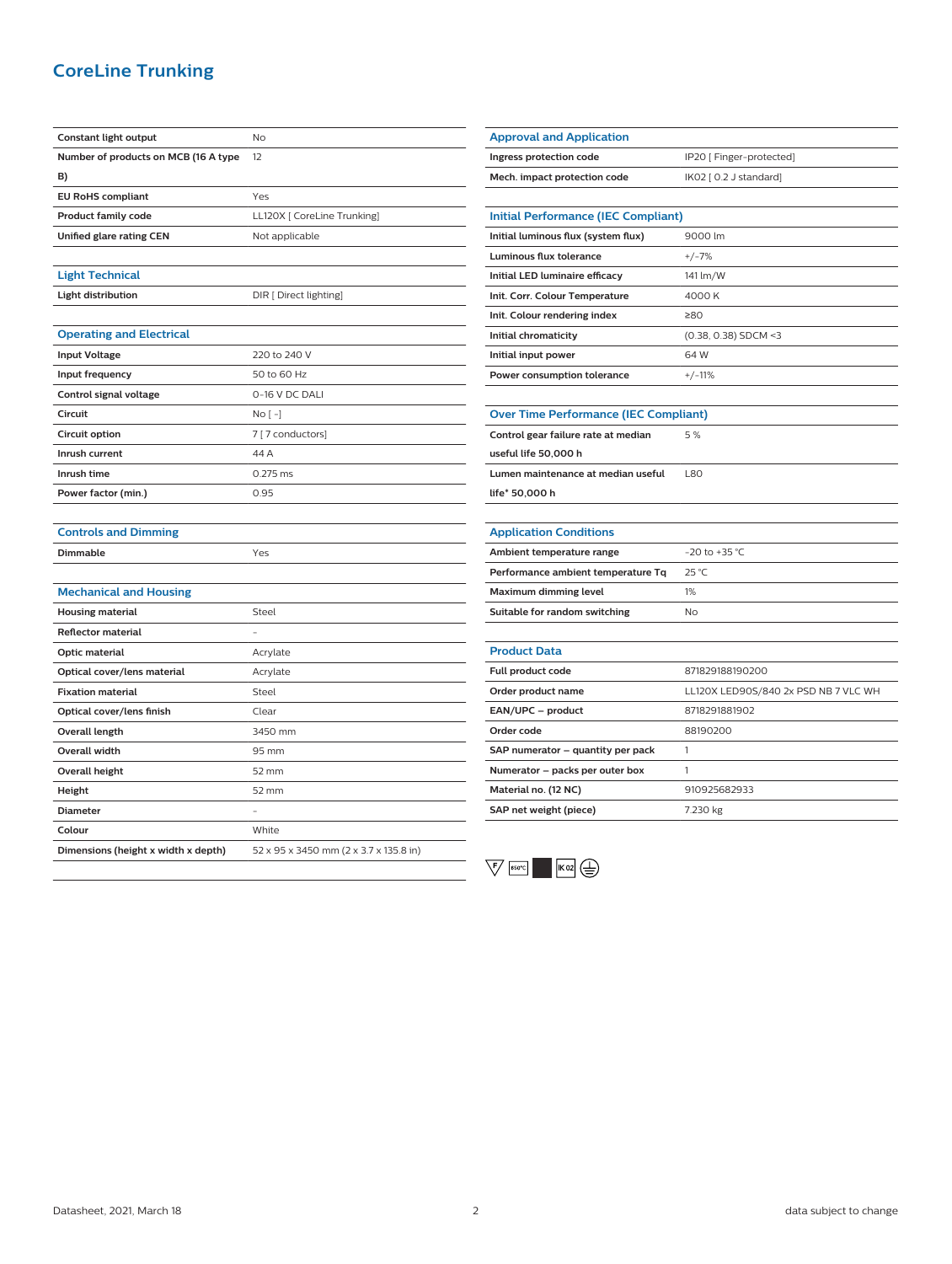### **CoreLine Trunking**

#### **Dimensional drawing**



## CoreLine electr. units LL120X-LL122X

#### Photometric data



IFGU1\_LL120X1xLED90S840NB



IFPC1\_LL120X1xLED90S840NB